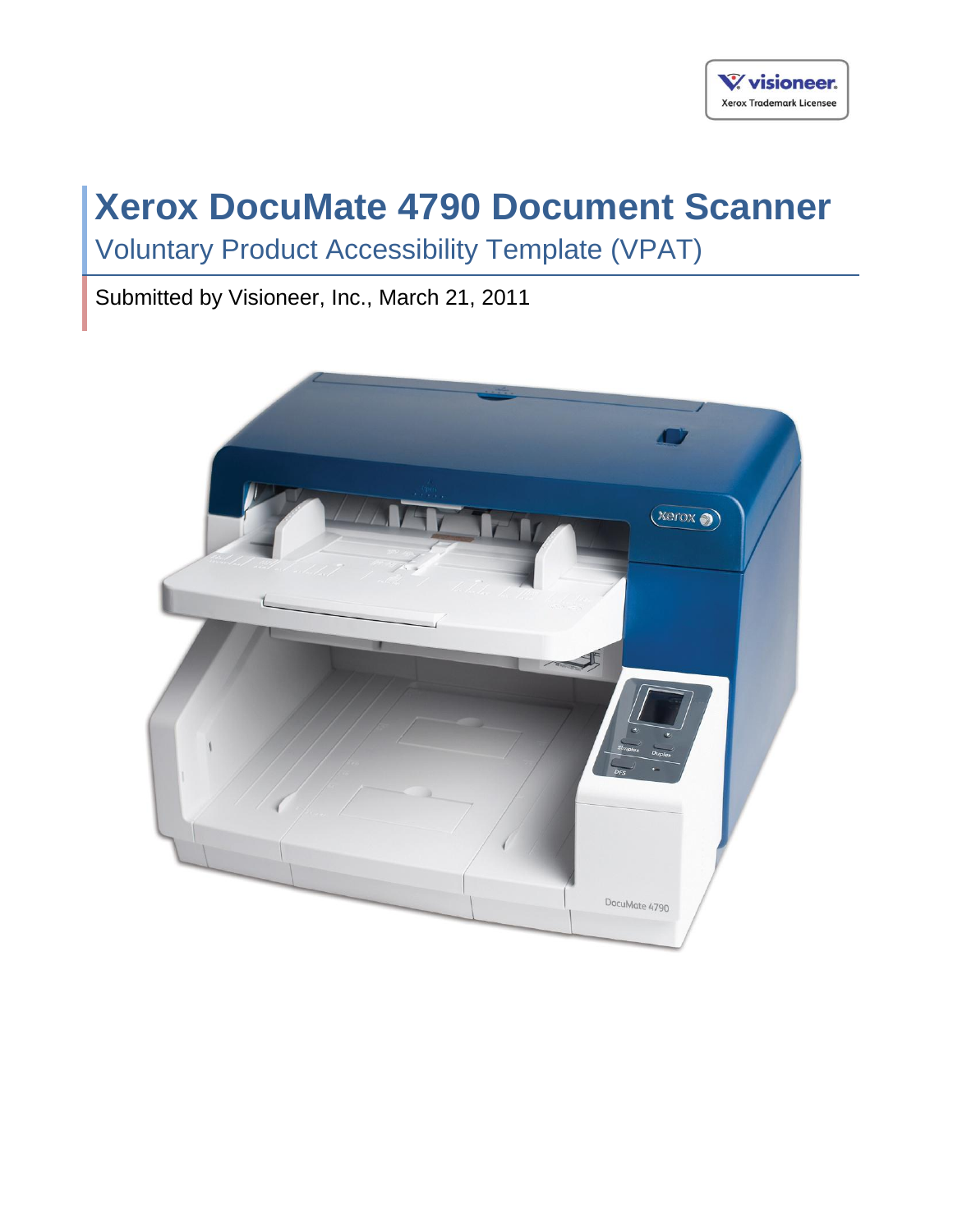**Date:** 03/21/11<br> **Name of Product:** 2008 Xerox Do **Contact for more Information:** 

Xerox DocuMate 4790<br>2020@visioneer.com

#### **Summary Table Voluntary Product Accessibility Template**

| <b>Criteria</b>                                                       | <b>Supporting Features</b> | <b>Remarks and explanations</b>                                                                                                                                                       |
|-----------------------------------------------------------------------|----------------------------|---------------------------------------------------------------------------------------------------------------------------------------------------------------------------------------|
| Section 1194.21 Software<br>Applications and Operating<br>Systems     | Supported with exceptions  | Please refer to the attached<br><b>VPAT</b>                                                                                                                                           |
| Section 1194.22 Web-based<br>internet information and<br>applications | Supported with exceptions  | Please refer to the attached<br><b>VPAT</b>                                                                                                                                           |
| Section 1194.23<br>Telecommunications Products                        | Not applicable             | Xerox DocuMate 4790 is not<br>considered a<br>telecommunications product.                                                                                                             |
| Section 1194.24 Video and Multi-<br>media Products                    | Not applicable             | Xerox DocuMate 4790 is not<br>considered a multimedia<br>product.                                                                                                                     |
| Section 1194.25 Self-Contained,<br><b>Closed Products</b>             | Supported with 1 exception | While the Xerox DocuMate 4790<br>is not a stand alone device it<br>shares many characteristics with<br>a stand alone device and this<br>VPAT is provided for information<br>purposes. |
| Section 1194.26 Desktop and<br><b>Portable Computers</b>              | Not applicable             | Xerox DocuMate 4790 is not<br>considered a desktop computer                                                                                                                           |
| Section 1194.31 Functional<br>Performance Criteria                    | Supported with exceptions  | See Section 1194.21, 22,25, and<br>41                                                                                                                                                 |
| Section 1194.41 (a) Information,<br>Documentation and Support         | Supported with 1 exception | See attached VPAT                                                                                                                                                                     |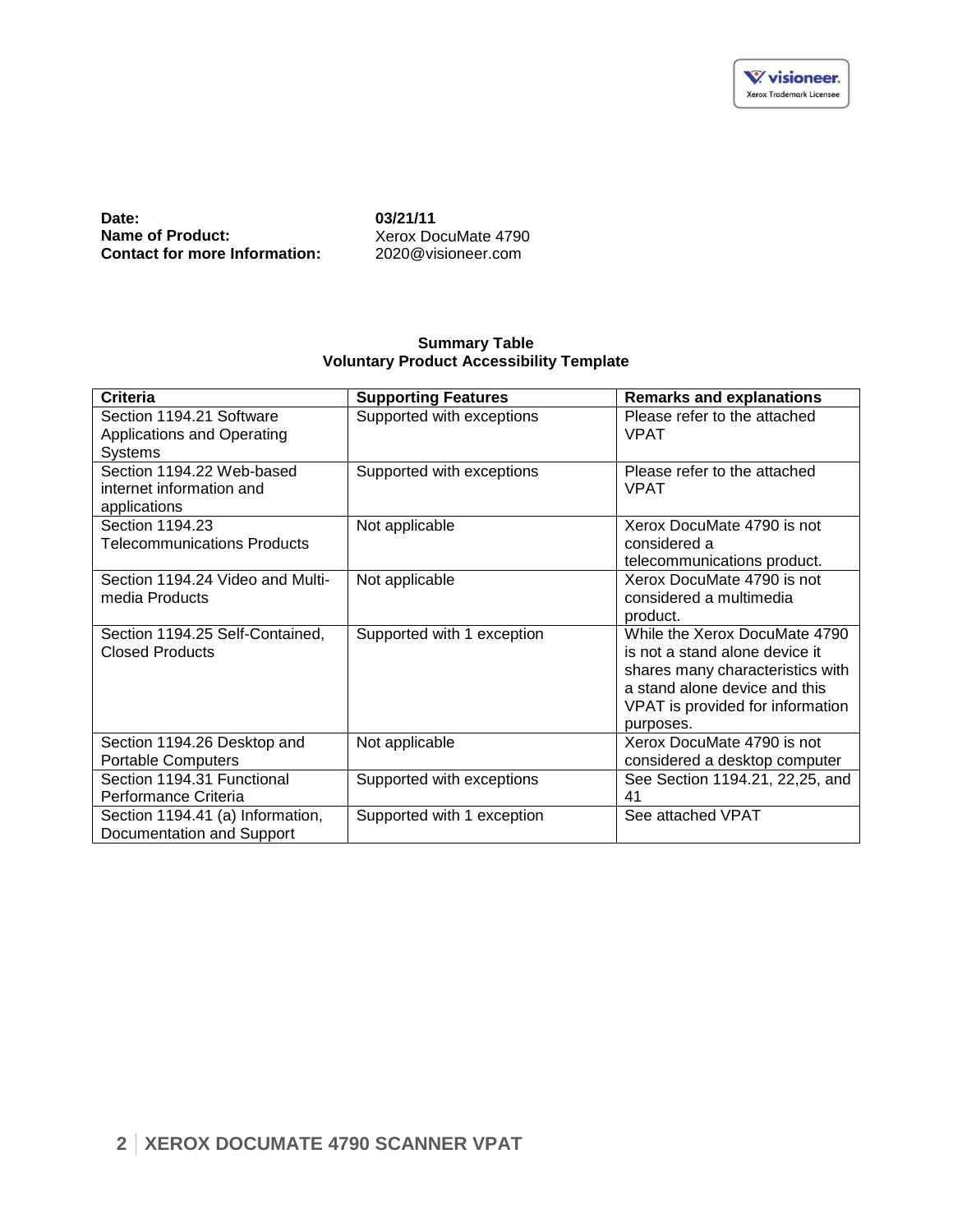| Section 1194.21 Software Applications and Operating Systems - Detail |
|----------------------------------------------------------------------|
| <b>Voluntary Product Accessibility Template</b>                      |

| <b>Criteria</b>                                                                                                                                                                                                                                                                                                                                                                                                                                                                                                                                                                                         | <b>Supporting Features</b>      | <b>Remarks and explanations</b>                                                                                                                                              |
|---------------------------------------------------------------------------------------------------------------------------------------------------------------------------------------------------------------------------------------------------------------------------------------------------------------------------------------------------------------------------------------------------------------------------------------------------------------------------------------------------------------------------------------------------------------------------------------------------------|---------------------------------|------------------------------------------------------------------------------------------------------------------------------------------------------------------------------|
| (a) When software is designed to<br>run on a system that has a<br>keyboard, product functions shall<br>be executable from a keyboard<br>where the function itself or the<br>result of performing a function<br>can be discerned textually.                                                                                                                                                                                                                                                                                                                                                              | Supported one exceptions.       | Sliders in the main driver screen<br>are not reachable via the<br>keyboard.                                                                                                  |
| (b) Applications shall not disrupt<br>or disable activated features of<br>other products that are identified<br>as accessibility features, where<br>those features are developed and<br>documented according to<br>industry standards. Applications<br>also shall not disrupt or disable<br>activated features of any<br>operating system that are<br>identified as accessibility features<br>where the application<br>programming interface for those<br>accessibility features has been<br>documented by the manufacturer<br>of the operating system and is<br>available to the product<br>developer. | Supported                       |                                                                                                                                                                              |
| (c) A well-defined on-screen<br>indication of the current focus<br>shall be provided that moves<br>among interactive interface<br>elements as the input focus<br>changes. The focus shall be<br>programmatically exposed so that<br>Assistive Technology can track<br>focus and focus changes.                                                                                                                                                                                                                                                                                                          | Supported                       |                                                                                                                                                                              |
| (d) Sufficient information about a<br>user interface element including<br>the identity, operation and state<br>of the element shall be available<br>to Assistive Technology. When<br>an image represents a program<br>element, the information<br>conveyed by the image must also<br>be available in text.                                                                                                                                                                                                                                                                                              | Supported with minor exceptions | The majority of controls have<br>sufficient name, state, and role<br>information. Screen readers will<br>not be able to properly identify<br>controls with graphical labels. |
| (e) When bitmap images are<br>used to identify controls, status<br>indicators, or other programmatic                                                                                                                                                                                                                                                                                                                                                                                                                                                                                                    | Supported                       |                                                                                                                                                                              |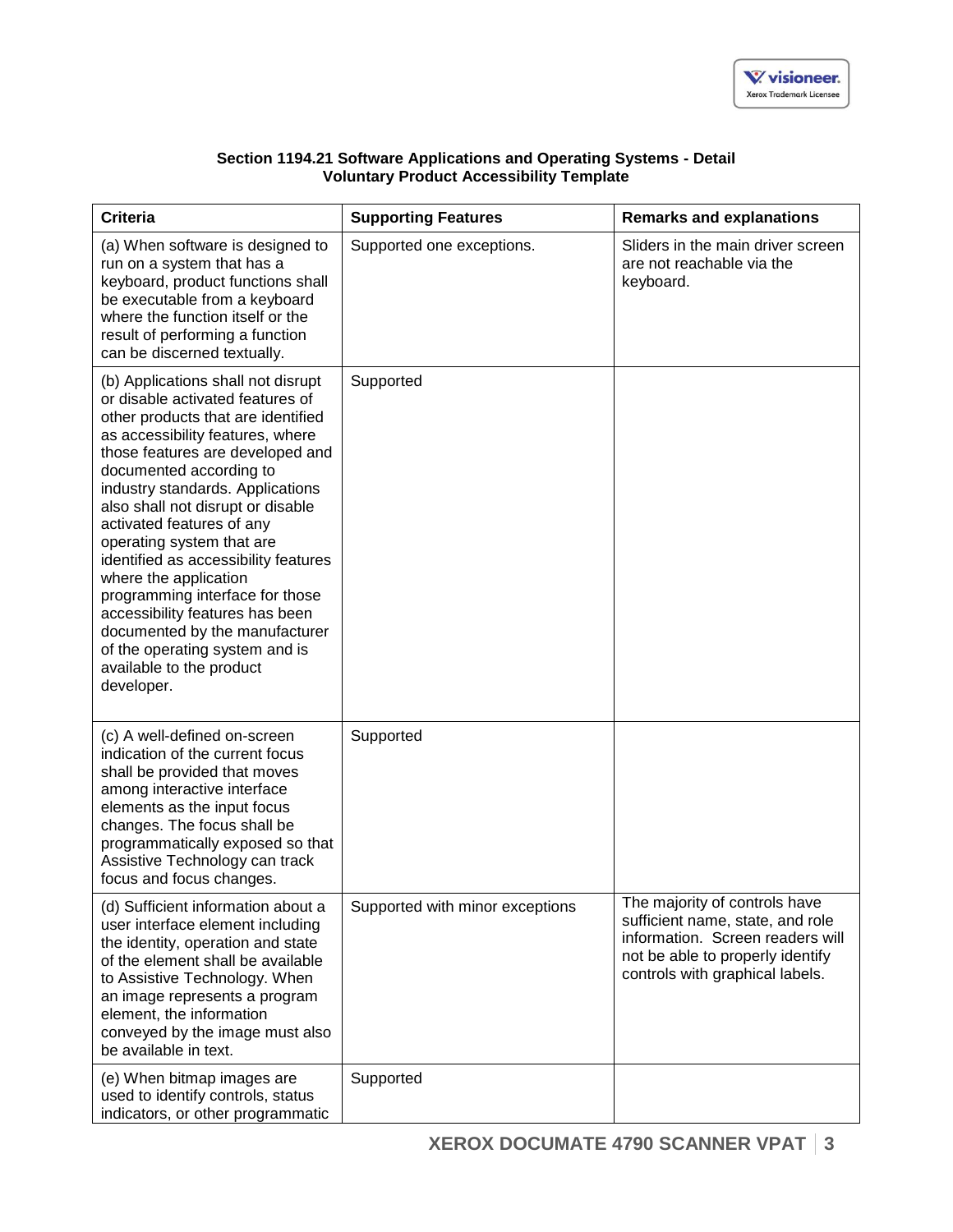| elements, the meaning assigned<br>to those images shall be<br>consistent throughout an<br>application's performance.                                                                                                                                                |                             |                                                                                                        |
|---------------------------------------------------------------------------------------------------------------------------------------------------------------------------------------------------------------------------------------------------------------------|-----------------------------|--------------------------------------------------------------------------------------------------------|
| (f) Textual information shall be<br>provided through operating<br>system functions for displaying<br>text. The minimum information<br>that shall be made available is<br>text content, text input caret<br>location, and text attributes.                           | Supported                   |                                                                                                        |
| (g) Applications shall not override<br>user selected contrast and color<br>selections and other individual<br>display attributes.                                                                                                                                   | Supported with 2 exceptions | Two sets of graphical buttons<br>use graphics that do not follow<br>color/contrast settings in the OS. |
| (h) When animation is displayed,<br>the information shall be<br>displayable in at least one non-<br>animated presentation mode at<br>the option of the user.                                                                                                        | Not Applicable              |                                                                                                        |
| (i) Color coding shall not be used<br>as the only means of conveying<br>information, indicating an action,<br>prompting a response, or<br>distinguishing a visual element.                                                                                          | Supported                   |                                                                                                        |
| (j) When a product permits a user<br>to adjust color and contrast<br>settings, a variety of color<br>selections capable of producing a<br>range of contrast levels shall be<br>provided.                                                                            | Not Applicable              |                                                                                                        |
| (k) Software shall not use<br>flashing or blinking text, objects,<br>or other elements having a flash<br>or blink frequency greater than 2<br>Hz and lower than 55 Hz.                                                                                              | Supported                   |                                                                                                        |
| (I) When electronic forms are<br>used, the form shall allow people<br>using Assistive Technology to<br>access the information, field<br>elements, and functionality<br>required for completion and<br>submission of the form, including<br>all directions and cues. | Not Applicable              |                                                                                                        |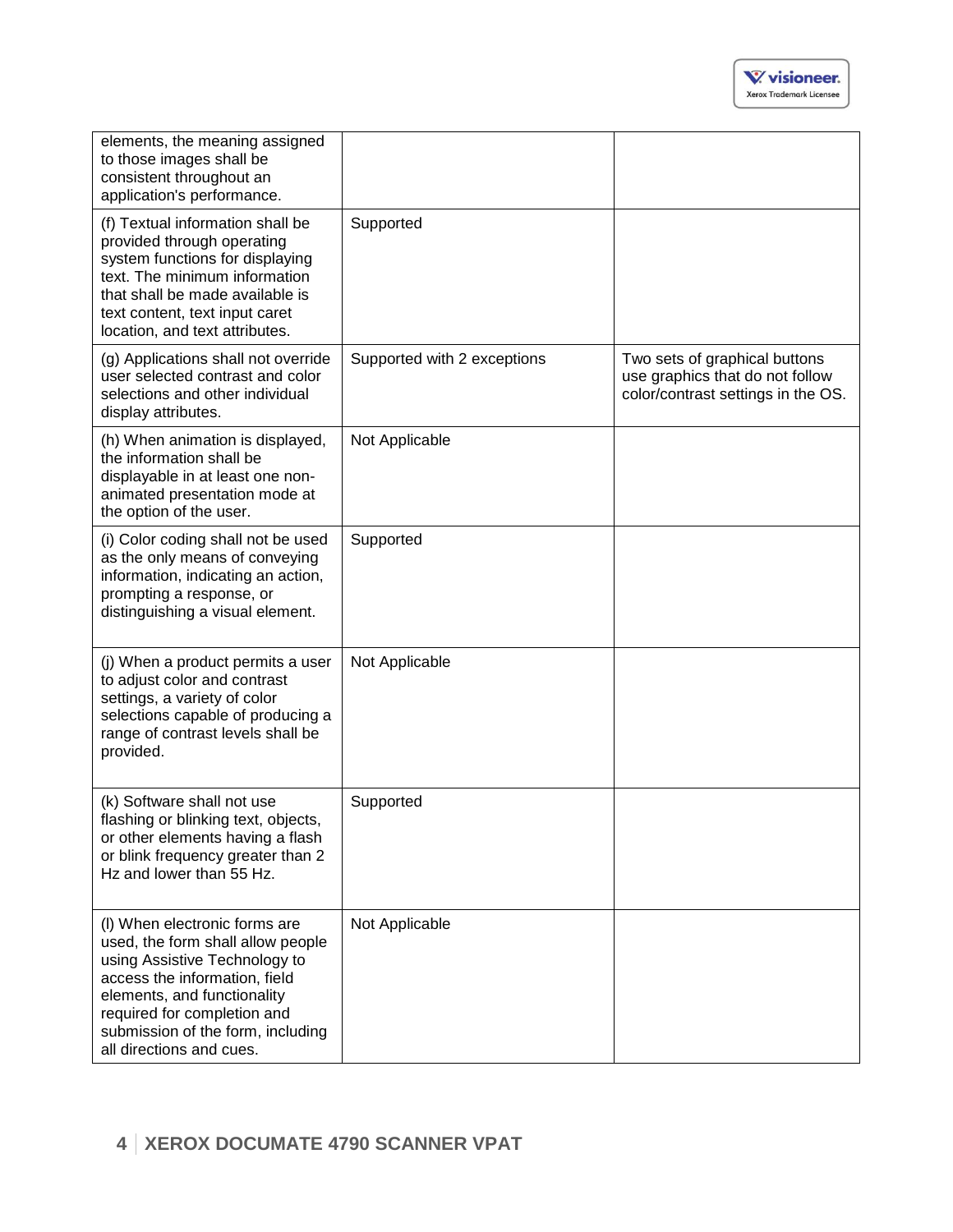| Section 1194.22 Web-based Internet information and applications - Detail |  |
|--------------------------------------------------------------------------|--|
| <b>Voluntary Product Accessibility Template</b>                          |  |

| <b>Criteria</b>                                                                                                                                                                                                                                                                                    | <b>Supporting Features</b> | <b>Remarks and explanations</b>                                                                                  |
|----------------------------------------------------------------------------------------------------------------------------------------------------------------------------------------------------------------------------------------------------------------------------------------------------|----------------------------|------------------------------------------------------------------------------------------------------------------|
| (a) A text equivalent for every<br>non-text element shall be<br>provided (e.g., via "alt",<br>"longdesc", or in element<br>content).                                                                                                                                                               | Supported with exceptions  | Some images within the PDF<br>user guide need additional text to<br>explain location and operations<br>of parts. |
| (b) Equivalent alternatives for<br>any multimedia presentation<br>shall be synchronized with the<br>presentation.                                                                                                                                                                                  | Not Applicable             |                                                                                                                  |
| (c) Web pages shall be designed<br>so that all information conveyed<br>with color is also available<br>without color, for example from<br>context or markup.                                                                                                                                       | Supported                  |                                                                                                                  |
| (d) Documents shall be<br>organized so they are readable<br>without requiring an associated<br>style sheet.                                                                                                                                                                                        | Not Applicable             |                                                                                                                  |
| (e) Redundant text links shall be<br>provided for each active region<br>of a server-side image map.                                                                                                                                                                                                | Not Applicable             |                                                                                                                  |
| (f) Client-side image maps shall<br>be provided instead of server-<br>side image maps except where<br>the regions cannot be defined<br>with an available geometric<br>shape.                                                                                                                       | Not Applicable             |                                                                                                                  |
| (g) Row and column headers<br>shall be identified for data tables.                                                                                                                                                                                                                                 | Supported                  |                                                                                                                  |
| (h) Markup shall be used to<br>associate data cells and header<br>cells for data tables that have<br>two or more logical levels of row<br>or column headers.                                                                                                                                       | Supported                  |                                                                                                                  |
| (i) Frames shall be titled with text<br>that facilitates frame<br>identification and navigation                                                                                                                                                                                                    | Not Applicable             |                                                                                                                  |
| (j) Pages shall be designed to<br>avoid causing the screen to<br>flicker with a frequency greater<br>than 2 Hz and lower than 55 Hz.                                                                                                                                                               | Supported                  |                                                                                                                  |
| (k) A text-only page, with<br>equivalent information or<br>functionality, shall be provided to<br>make a web site comply with the<br>provisions of this part, when<br>compliance cannot be<br>accomplished in any other way.<br>The content of the text-only page<br>shall be updated whenever the | Not Applicable             |                                                                                                                  |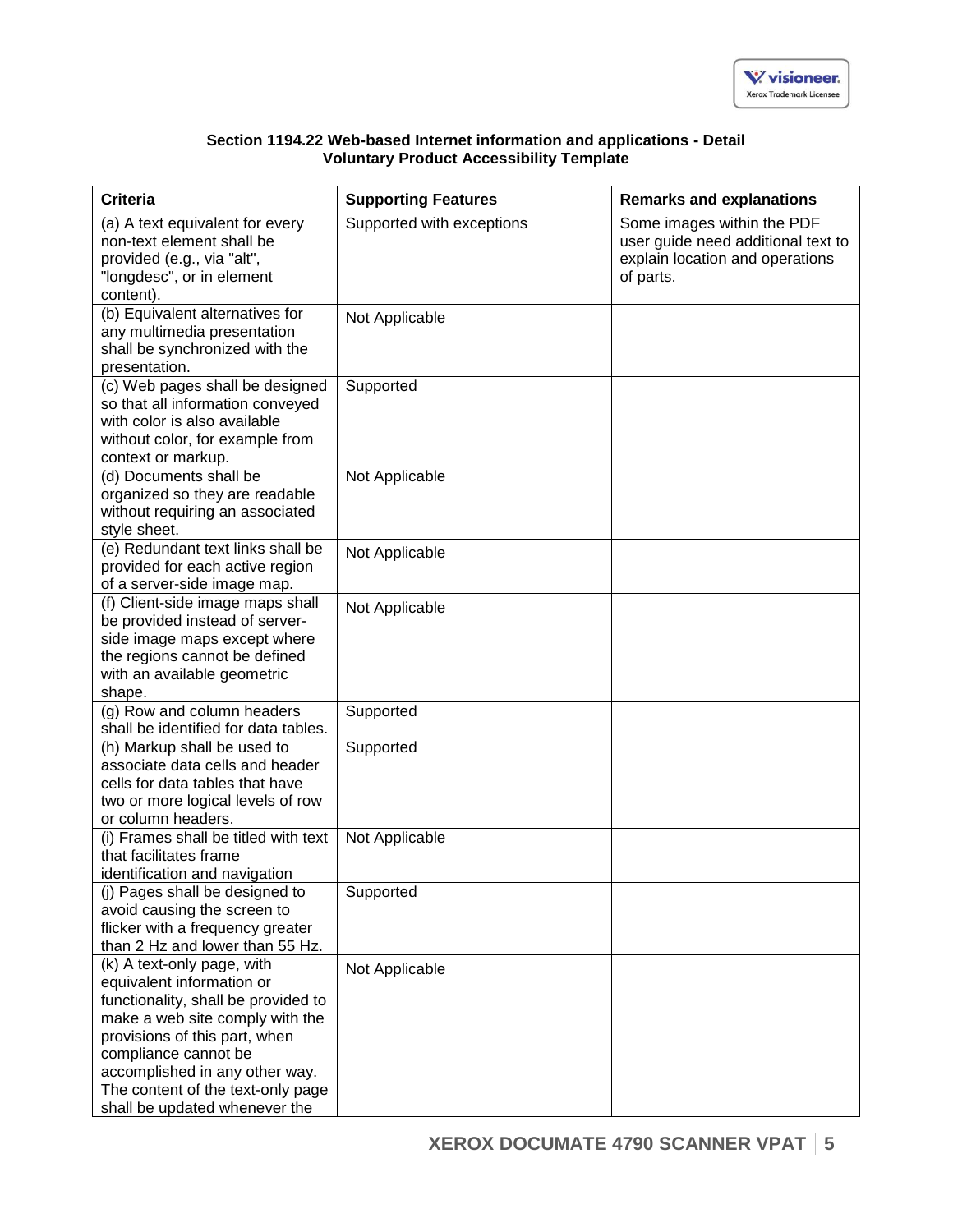| primary page changes.                                             |                |  |
|-------------------------------------------------------------------|----------------|--|
| (I) When pages utilize scripting                                  | Not Applicable |  |
| languages to display content, or                                  |                |  |
| to create interface elements, the                                 |                |  |
| information provided by the                                       |                |  |
| script shall be identified with                                   |                |  |
| functional text that can be read                                  |                |  |
| by Assistive Technology.                                          |                |  |
| (m) When a web page requires                                      | Not Applicable |  |
| that an applet, plug-in or other                                  |                |  |
| application be present on the                                     |                |  |
| client system to interpret page                                   |                |  |
| content, the page must provide a                                  |                |  |
| link to a plug-in or applet that                                  |                |  |
| complies with $§1194.21(a)$                                       |                |  |
| through (I).                                                      |                |  |
| (n) When electronic forms are                                     | Not Applicable |  |
| designed to be completed on-<br>line, the form shall allow people |                |  |
| using Assistive Technology to                                     |                |  |
| access the information, field                                     |                |  |
| elements, and functionality                                       |                |  |
| required for completion and                                       |                |  |
| submission of the form, including                                 |                |  |
| all directions and cues.                                          |                |  |
| (o) A method shall be provided                                    | Not Applicable |  |
| that permits users to skip                                        |                |  |
| repetitive navigation links.                                      |                |  |
| (p) When a timed response is                                      | Not Applicable |  |
| required, the user shall be                                       |                |  |
| alerted and given sufficient time                                 |                |  |
| to indicate more time is required.                                |                |  |

## **Section 1194.25 Self-contained Product – Detail**

\* While scanners are not stand alone products, they bare many characteristics of stand alone products

| Criteria                                                                                                                                                                                                                                           | <b>Supporting Features</b> | <b>Remarks and explanations</b>                                                                                                                                                                                                         |
|----------------------------------------------------------------------------------------------------------------------------------------------------------------------------------------------------------------------------------------------------|----------------------------|-----------------------------------------------------------------------------------------------------------------------------------------------------------------------------------------------------------------------------------------|
| (a) Self contained products<br>shall be usable by people<br>with disabilities without<br>requiring an end-user to<br>attach Assistive<br>Technology to the product.<br>Personal headsets for<br>private listening are not<br>Assistive Technology. | Supported                  | Scanners require access to<br>computer system for by all users.<br>When connected to a computer<br>system, assistive technology can<br>be used to provide access to<br>scanner driver dialogs,<br>configuration, and error<br>messages. |
| (b) When a timed response<br>is required, the user shall<br>be alerted and given<br>sufficient time to indicate<br>more time is required.                                                                                                          | Not Applicable             |                                                                                                                                                                                                                                         |
| (c) Where a product utilizes                                                                                                                                                                                                                       |                            |                                                                                                                                                                                                                                         |

**6 XEROX DOCUMATE 4790 SCANNER VPAT**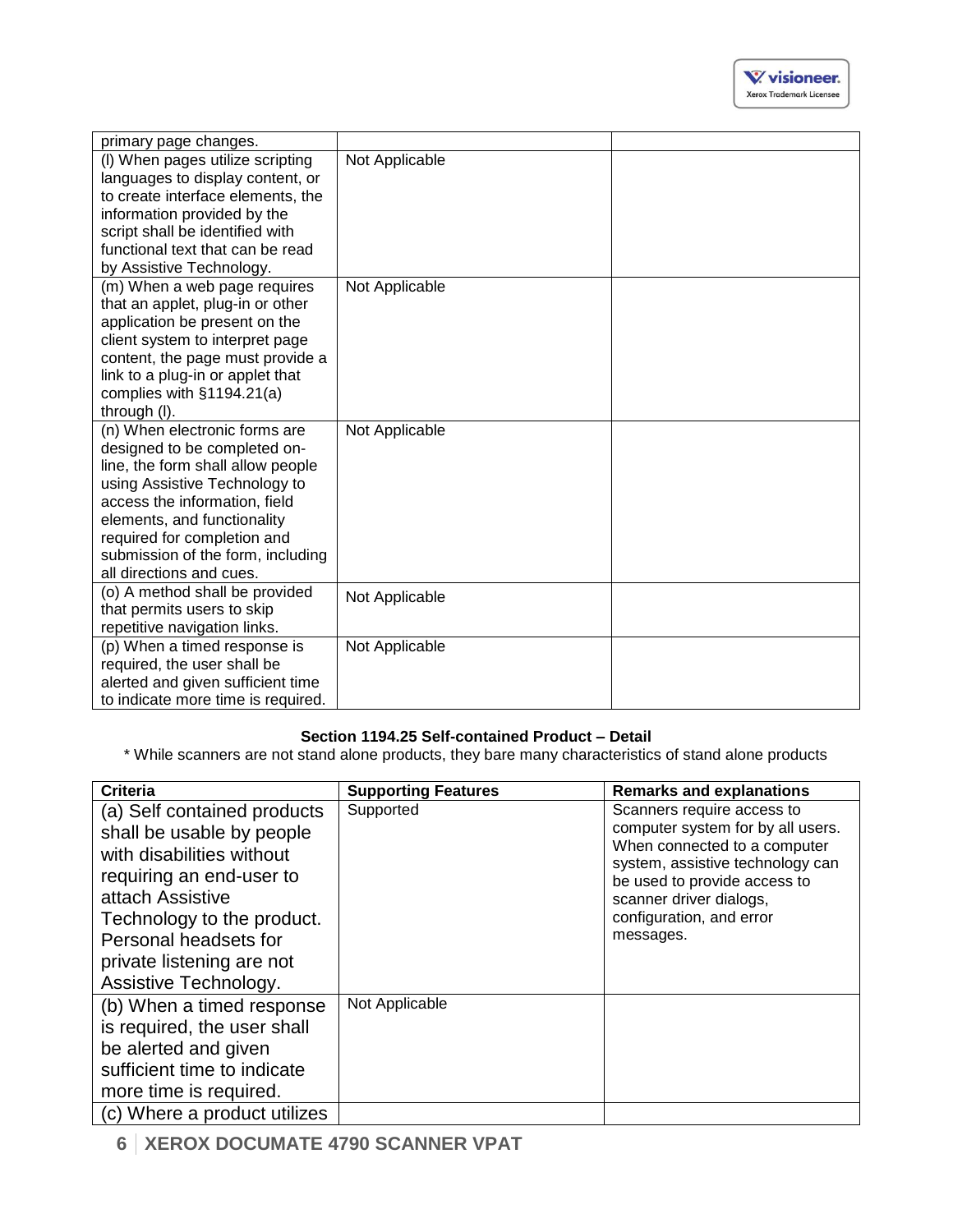| touchscreens or contact-                                          |                            |  |
|-------------------------------------------------------------------|----------------------------|--|
| sensitive controls, an input                                      |                            |  |
| method shall be provided                                          |                            |  |
|                                                                   |                            |  |
| that complies with                                                |                            |  |
| §1194.23 (k) (1) through                                          |                            |  |
| (4).                                                              |                            |  |
| 1194.23 (k) Products which have                                   | Supported                  |  |
| mechanicbally operated controls or<br>keys, shall comply with the |                            |  |
| following:                                                        |                            |  |
|                                                                   |                            |  |
| (1) Controls and keys                                             |                            |  |
| shall be tactilely                                                |                            |  |
| discernible without                                               |                            |  |
| activating the controls or                                        |                            |  |
| keys.<br>(2) Controls and keys                                    | Supported with 1 exception |  |
| shall be operable with one                                        |                            |  |
| hand and shall not require                                        |                            |  |
| tight grasping, pinching, or                                      |                            |  |
| twisting of the wrist. The                                        |                            |  |
| force required to activate<br>controls and keys shall be          |                            |  |
| 5 lbs. (22.2 N) maximum.                                          |                            |  |
| (3) If key repeat is                                              | Not Applicable             |  |
| supported, the delay                                              |                            |  |
| before repeat shall be                                            |                            |  |
| adjustable to at least 2<br>seconds. Key repeat rate              |                            |  |
| shall be adjustable to 2                                          |                            |  |
| seconds per character.                                            |                            |  |
| (4) The status of all                                             | Not Applicable             |  |
| locking or toggle controls                                        |                            |  |
| or keys shall be visually<br>discernible, and                     |                            |  |
| discernible either through                                        |                            |  |
| touch or sound.                                                   |                            |  |
| (d) When biometric forms                                          | Not Applicable             |  |
| of user identification or                                         |                            |  |
| control are used, an                                              |                            |  |
| alternative form of                                               |                            |  |
| identification or activation,                                     |                            |  |
| which does not require the                                        |                            |  |
| user to possess particular                                        |                            |  |
| biological characteristics,                                       |                            |  |
| shall also be provided.                                           |                            |  |
| (e) When products provide                                         | Not Applicable             |  |
| auditory output, the audio                                        |                            |  |
|                                                                   |                            |  |
| signal shall be provided at                                       |                            |  |
| a standard signal level                                           |                            |  |
| through an industry                                               |                            |  |
| standard connector that will                                      |                            |  |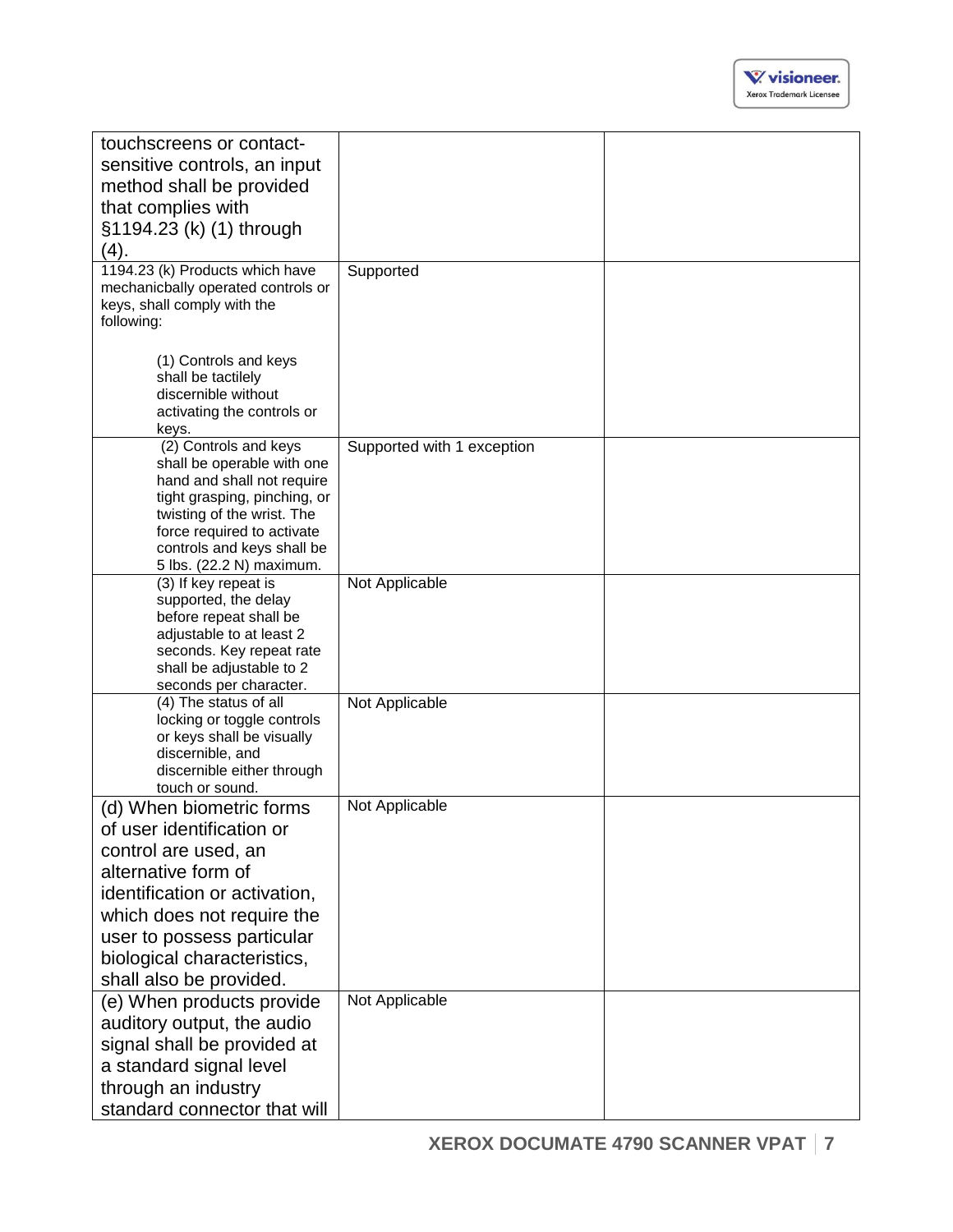| allow for private listening.                          |                |  |
|-------------------------------------------------------|----------------|--|
| The product must provide                              |                |  |
| the ability to interrupt,                             |                |  |
| pause, and restart the                                |                |  |
| audio at anytime.                                     | Not Applicable |  |
| (f) When products deliver                             |                |  |
| voice output in a public                              |                |  |
| area, incremental volume<br>control shall be provided |                |  |
| with output amplification up                          |                |  |
| to a level of at least 65 dB.                         |                |  |
| Where the ambient noise                               |                |  |
| level of the environment is                           |                |  |
| above 45 dB, a volume                                 |                |  |
| gain of at least 20 dB                                |                |  |
| above the ambient level                               |                |  |
| shall be user selectable. A                           |                |  |
| function shall be provided                            |                |  |
| to automatically reset the                            |                |  |
| volume to the default level                           |                |  |
| after every use.                                      |                |  |
| (g) Color coding shall not                            | Supported      |  |
| be used as the only means                             |                |  |
| of conveying information,                             |                |  |
| indicating an action,                                 |                |  |
| prompting a response, or                              |                |  |
| distinguishing a visual                               |                |  |
| element.<br>(h) When a product permits                | Not Applicable |  |
| a user to adjust color and                            |                |  |
| contrast settings, a range                            |                |  |
| of color selections capable                           |                |  |
| of producing a variety of                             |                |  |
| contrast levels shall be                              |                |  |
| provided.                                             |                |  |
| (i) Products shall be                                 | Not Applicable |  |
| designed to avoid causing                             |                |  |
| the screen to flicker with a                          |                |  |
| frequency greater than 2                              |                |  |
| Hz and lower than 55 Hz.                              |                |  |
| (i) (1) Products which are                            | Support        |  |
| freestanding, non-portable,                           |                |  |
| and intended to be used in                            |                |  |
| one location and which                                |                |  |
| have operable controls                                |                |  |
| shall comply with the                                 |                |  |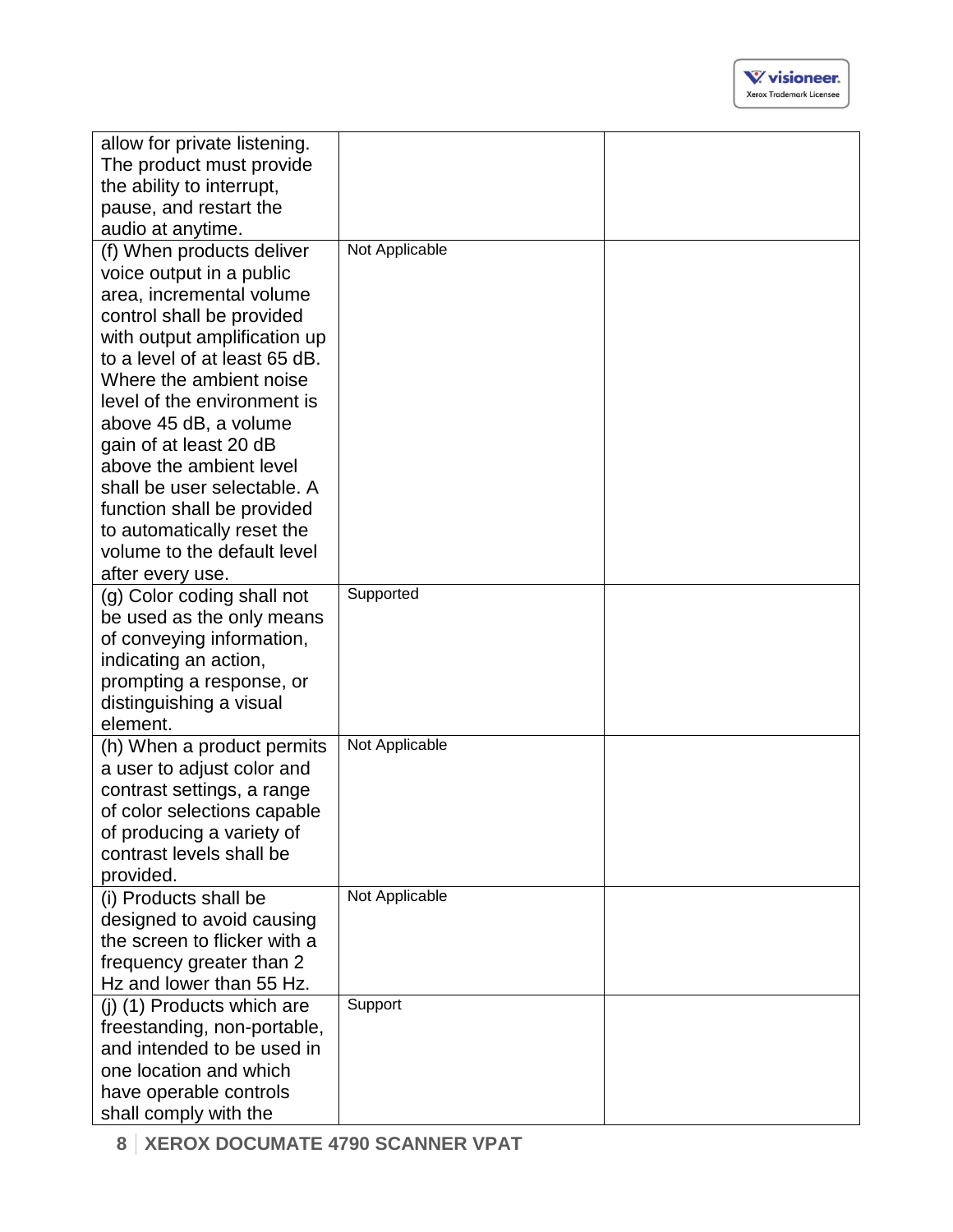| following: The position of    |           |  |
|-------------------------------|-----------|--|
| any operable control shall    |           |  |
| be determined with respect    |           |  |
| to a vertical plane, which is |           |  |
| 48 inches in length,          |           |  |
| centered on the operable      |           |  |
| control, and at the           |           |  |
| maximum protrusion of the     |           |  |
| product within the 48 inch    |           |  |
| length on products which      |           |  |
| are freestanding, non-        |           |  |
| portable, and intended to     |           |  |
| be used in one location and   |           |  |
| which have operable           |           |  |
| controls.                     |           |  |
| $(j)(2)$ Products which are   | Supported |  |
| freestanding, non-portable,   |           |  |
| and intended to be used in    |           |  |
| one location and which        |           |  |
| have operable controls        |           |  |
| shall comply with the         |           |  |
| following: Where any          |           |  |
| operable control is 10        |           |  |
| inches or less behind the     |           |  |
| reference plane, the height   |           |  |
| shall be 54 inches            |           |  |
| maximum and 15 inches         |           |  |
| minimum above the floor.      |           |  |
| $(i)(3)$ Products which are   | Supported |  |
| freestanding, non-portable,   |           |  |
| and intended to be used in    |           |  |
| one location and which        |           |  |
| have operable controls        |           |  |
| shall comply with the         |           |  |
| following: Where any          |           |  |
| operable control is more      |           |  |
| than 10 inches and not        |           |  |
| more than 24 inches           |           |  |
| behind the reference plane,   |           |  |
| the height shall be 46        |           |  |
| inches maximum and 15         |           |  |
| inches minimum above the      |           |  |
| floor.                        |           |  |
| $(j)(4)$ Products which are   | Supported |  |
| freestanding, non-portable,   |           |  |
| and intended to be used in    |           |  |
|                               |           |  |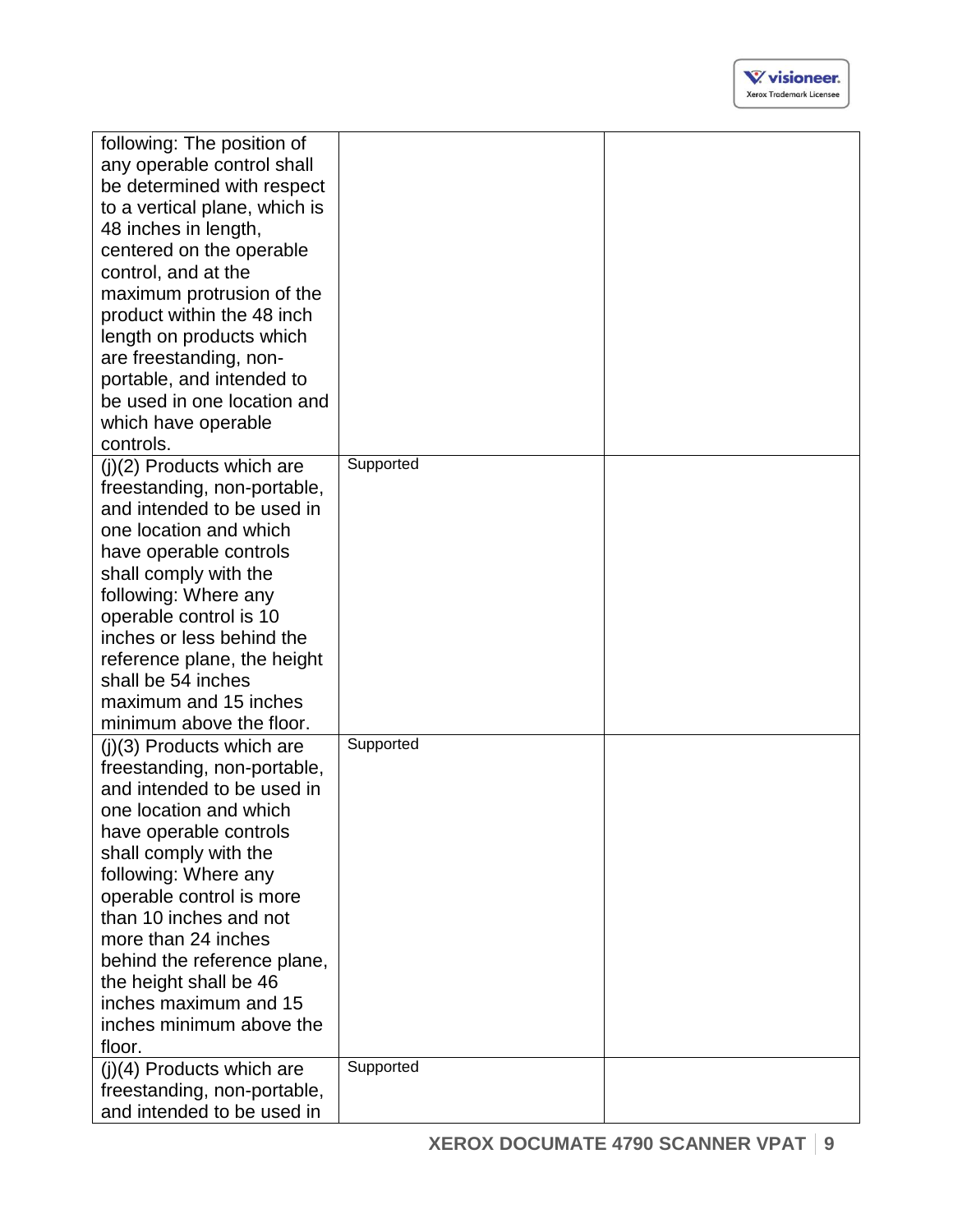| one location and which     |  |
|----------------------------|--|
| have operable controls     |  |
| shall comply with the      |  |
| following: Operable        |  |
| controls shall not be more |  |
| than 24 inches behind the  |  |
| reference plane.           |  |

### **Section 1194.31 Functional Performance Criteria - Detail Voluntary Product Accessibility Template**

| <b>Criteria</b>                                                                                                                                                                                                                                                                                                                        | <b>Supporting Features</b> | <b>Remarks and explanations</b> |
|----------------------------------------------------------------------------------------------------------------------------------------------------------------------------------------------------------------------------------------------------------------------------------------------------------------------------------------|----------------------------|---------------------------------|
| (a) At least one mode of<br>operation and information<br>retrieval that does not require<br>user vision shall be provided, or<br>support for Assistive Technology<br>used by people who are blind or<br>visually impaired shall be<br>provided.                                                                                        | Supported                  |                                 |
| (b) At least one mode of<br>operation and information<br>retrieval that does not require<br>visual acuity greater than 20/70<br>shall be provided in audio and<br>enlarged print output working<br>together or independently, or<br>support for Assistive Technology<br>used by people who are visually<br>impaired shall be provided. | Supported                  |                                 |
| (c) At least one mode of<br>operation and information<br>retrieval that does not require<br>user hearing shall be provided,<br>or support for Assistive<br>Technology used by people who<br>are deaf or hard of hearing shall<br>be provided                                                                                           | Not Applicable             |                                 |
| (d) Where audio information is<br>important for the use of a<br>product, at least one mode of<br>operation and information<br>retrieval shall be provided in an<br>enhanced auditory fashion, or<br>support for assistive hearing<br>devices shall be provided.                                                                        | Not Applicable             |                                 |
| (e) At least one mode of<br>operation and information<br>retrieval that does not require<br>user speech shall be provided,<br>or support for Assistive                                                                                                                                                                                 | Not Applicable             |                                 |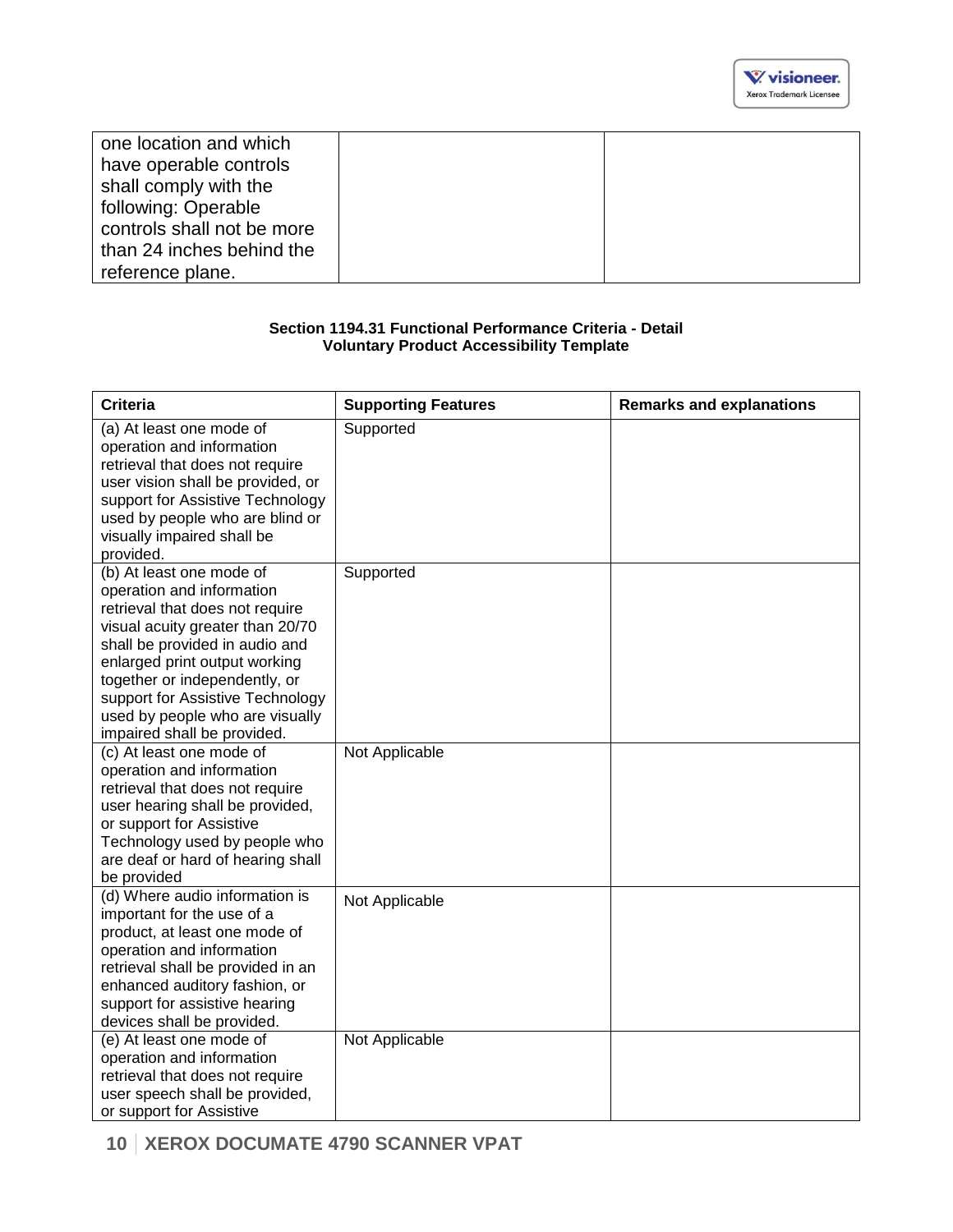| Technology used by people with   |           |  |
|----------------------------------|-----------|--|
| disabilities shall be provided.  |           |  |
| (f) At least one mode of         | Supported |  |
| operation and information        |           |  |
| retrieval that does not require  |           |  |
| fine motor control or            |           |  |
| simultaneous actions and that is |           |  |
| operable with limited reach and  |           |  |
| strength shall be provided.      |           |  |